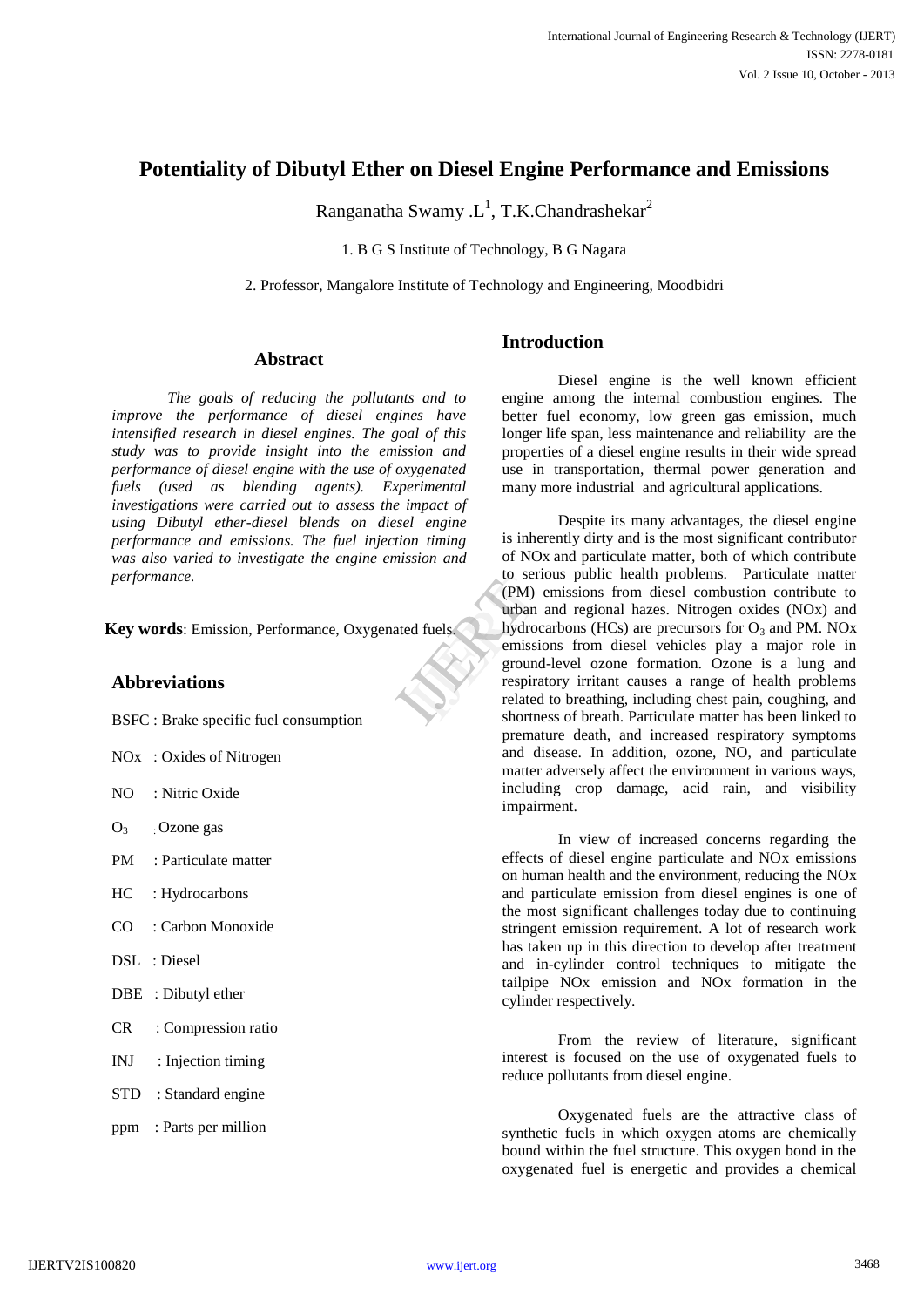energy that result in no loss of efficiency during combustion. In addition, the benefit of low net carbon release could be achieved.

The objective of the work is to study the effect of using Dibutyl ether as an oxygenated agent on diesel engine performance and emissions. Dibutyl ether has high cetane number with oxygen content of 12.3 % by weight.10 and 20 ml of Dibutyl ether were added to 1000 ml diesel. Dibutyl ether was first blended with diesel and emulsion was formed as the properties of DBE are similar to that of diesel. The samples are prepared by using the 1000 ml measuring jar and a 10 ml graduated test tube. Tests were done at constant speed under variable load conditions with base diesel and DBE-Diesel blends. Performance and emission parameters were compared.

#### **Experimental apparatus and Procedure**

Schematic diagram of the engine test rig is shown in fig. 1. The engine test was conducted on fourstroke single cylinder direct injection water cooled compression ignition engine connected to eddy current dynamometer loading. The specification of the engine is given in Table 6.1. The engine was always operated at a rated speed of 1500 rev/min. The engine was having a conventional fuel injection system. The injection nozzle had three holes of 0.3 mm diameter with a spray angle of 120°. A piezoelectric pressure transducer was mounted with cylinder head surface to measure the cylinder pressure. It is also provided with temperature sensors for the measurement of jacket water, calorimeter water, and calorimeter exhaust gas inlet and outlet temperatures. An encoder is fixed for crank angle record. The signals from these sensors are interfaced with a computer to an engine indicator to display P-Ө, P-V and fuel injection pressure versus crank angle plots. The provision is also made for the measurement of volumetric fuel flow. The built in program in the system calculates brake power, thermal efficiency and brake specific fuel consumption. The software package is fully configurable and averaged P-Ө diagram, P-V plot and liquid fuel injection pressure diagram can be obtained for various operating conditions.



**Figure 1. Schematic Diagram of the Experimental Set-up**

|            | PТ             | <b>Combustion Chamber Pressure Sensor</b>  |  |
|------------|----------------|--------------------------------------------|--|
|            |                |                                            |  |
| st rig is  | <b>PTF</b>     | <b>Fuel Injection Pressure Sensor</b>      |  |
| on four-   | FI             | Fuel Injector                              |  |
| r cooled   | <b>FP</b>      | Fuel Pump                                  |  |
| y current  | T1             | Jacket Water Inlet Temperature             |  |
| engine is  | T <sub>2</sub> | Jacket Water Outlet Temperature            |  |
| rated at a | T3             | Calorimeter Water Outlet Temperature       |  |
| having a   | Τ4             | Calorimeter Water Outlet Temperature       |  |
| on nozzle  | T5             | Exhaust Gas Temperature before Calorimeter |  |
| angle of   | Т6             | Temperature<br>Exhaust<br>Gas<br>after     |  |
| mounted    |                | Calorimeter                                |  |
| cylinder   | F1             | Liquid fuel flow rate                      |  |
| ensors for | F2             | Air Flow Rate                              |  |
| ater, and  | F3             | Jacket water flow                          |  |
| tures. An  | F4             | Calorimeter Water flow rate                |  |
| nals from  | LC             | Load Cell                                  |  |

- CA Crank angle Encoder
- EGC Exhaust Gas Calorimeter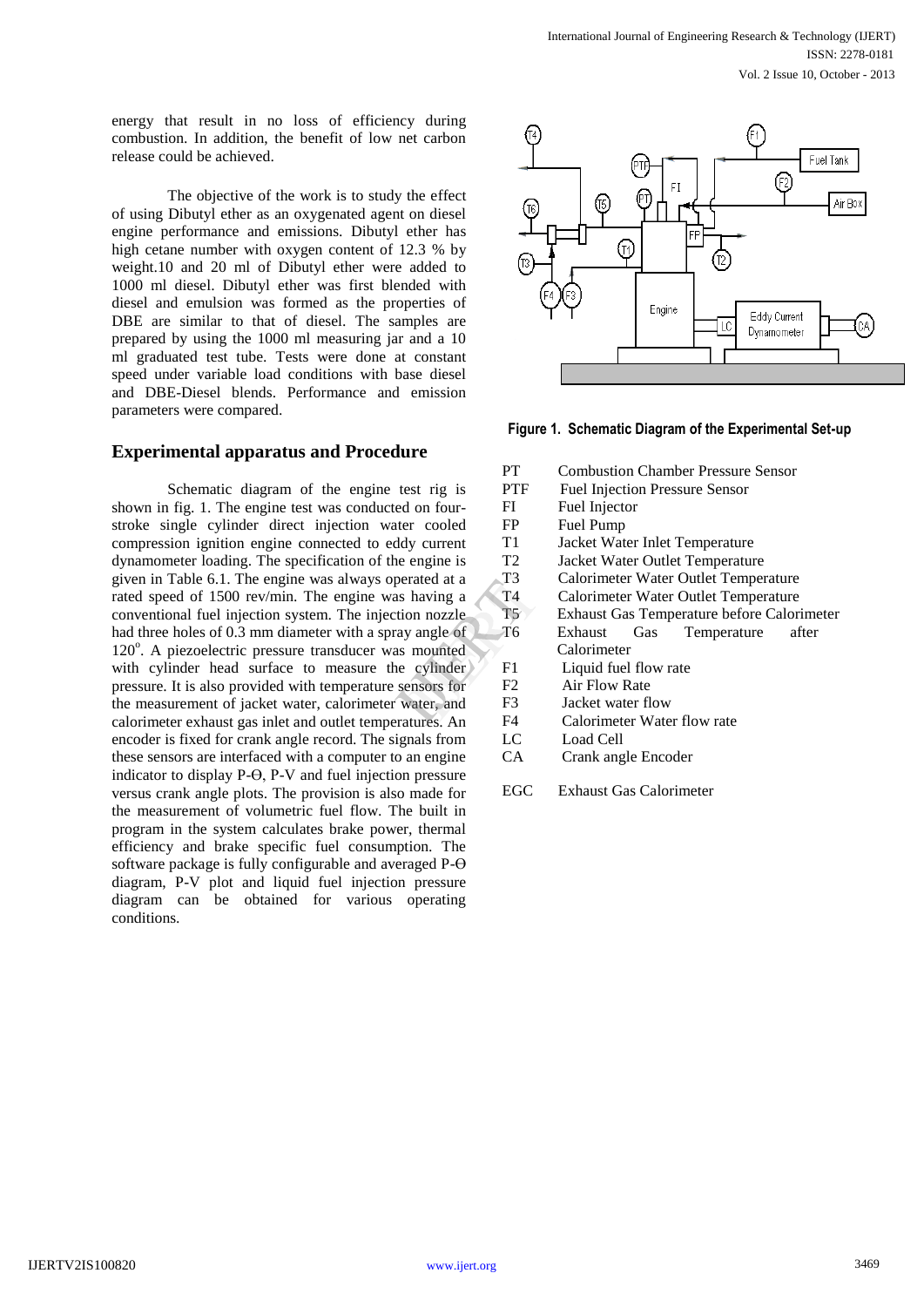| Sl. No. | <b>Engine Parameters</b> | Specification                |
|---------|--------------------------|------------------------------|
| 01      | Machine supplier         | INLAB Equipments, Bangalore. |
| 02      | Engine type              | TV1 (Kirloskar, Four Stroke) |
| 03      | Number of cylinders      | Single                       |
| 04      | Number of strokes        | Four                         |
| 05      | Rated power              | 5.2kW (7 HP) @ 1500 RPM      |
| 06      | Bore                     | 87.5 mm                      |
| 07      | Stroke                   | 110 mm                       |
| 08      | Cubic Capacity           | 661 cc                       |
| 09      | Compression ratio        | 17.5:1                       |
| 10      | Rated Speed              | 1500 RPM                     |
| 11      | Dynamometer              | Eddy Current, make SAJ       |
| 12      | Type of cooling          | Water                        |
| 13      | Fuel injection Pressure  | 190 bar                      |
| 14      | Fuel                     | Diesel                       |
|         |                          |                              |

# **Table 1. Engine Specifications**

# **Table 2. Properties of Dibutyl ether**

| Sl. No | <b>Properties</b>            | Dibutyl ether      |
|--------|------------------------------|--------------------|
| 1      | Molecular formula            | $[CH_3CH_2)_3]_2O$ |
| 2      | Oxygen content (% by weight) | 12.3               |
| 3      | Density $(kg/m^3)$           | 771                |
| 4      | Boiling point $(^{\circ}C)$  | 142                |
| 5      | Cetane number                | 91                 |
| 6      | Calorific value (MJ/kg)      | 38.7               |
|        |                              |                    |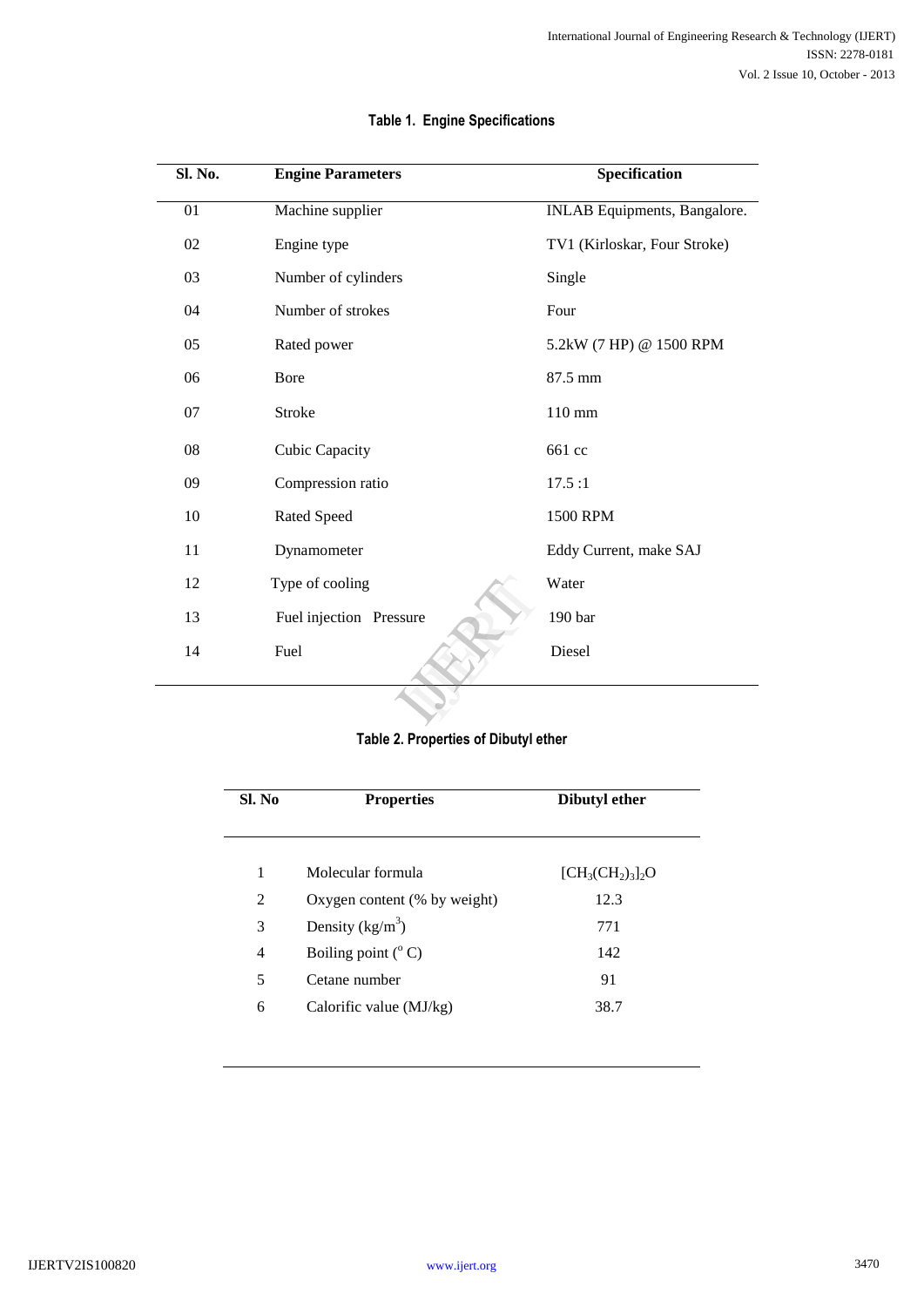# **Results and Discussion**



**Figure 2. Brake Thermal Efficiency vs. Brake Power, CR=17.5, Standard Injection Timing**

Fig 2 shows that brake thermal efficiency with diesel with 1% Dibutyl ether at 200 bar is better than the base diesel operation at part load and full load conditions. This is due to rapid increase in the premixed heat release rate and complete combustion due to the presence of Dibutyl ether. vs. Brake Power, CR=17.<br>ncy with diesel with 19<br>ad conditions. This is d<br>presence of Dibutyl eth



**Figure 3. Brake Specific Fuel Consumption vs. Brake Power, CR=17.5, Standard Injection Timing**

Fig 3 shows that the brake specific fuel consumption diesel with 1% Dibutyl ether at 200 bar is comparable to base diesel operation. Use of Dibutyl ether increases the combustion efficiency of the engine.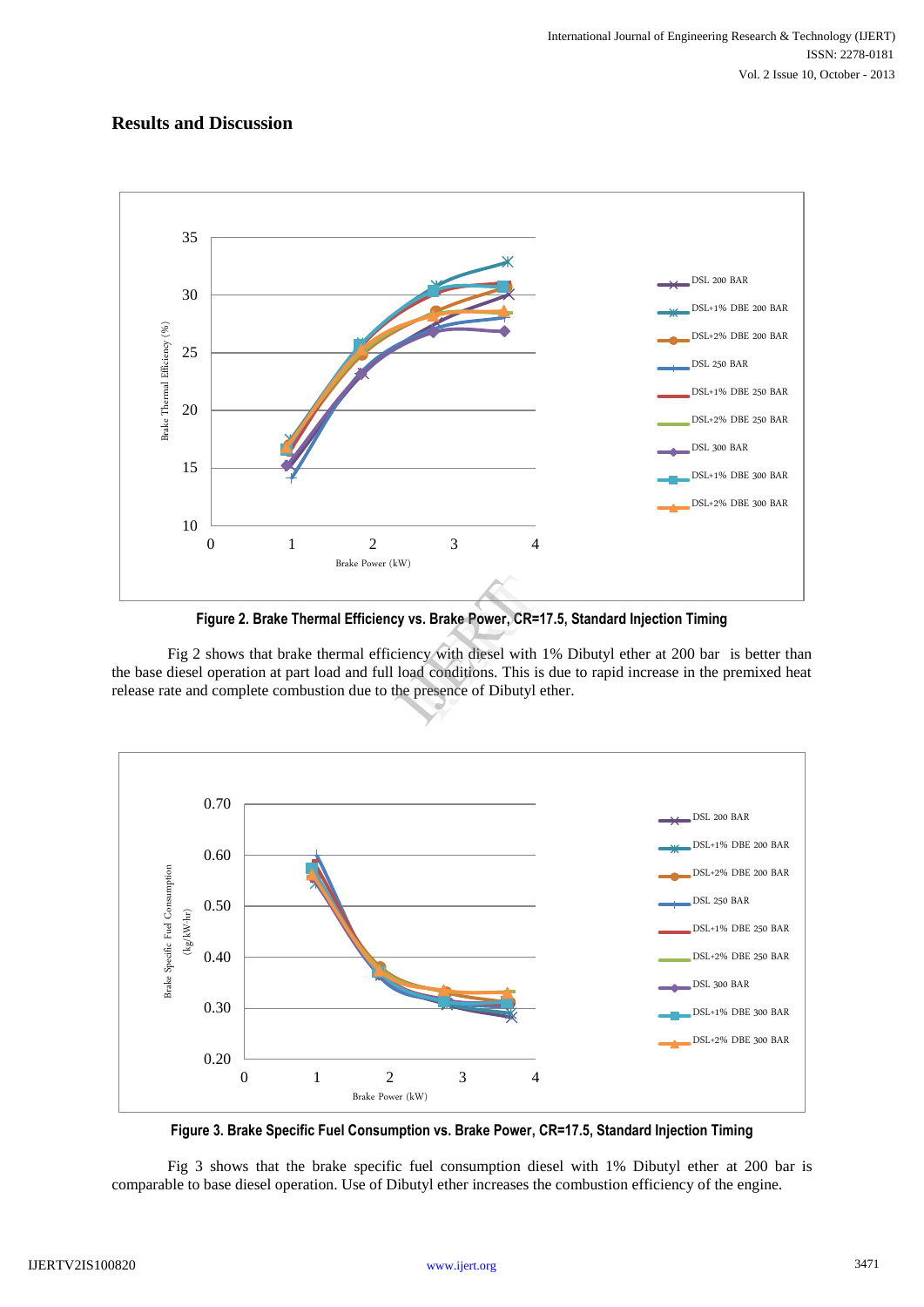

**Figure 4. HC Emission vs. Brake Power, CR=17.5, Standard Injection Timing**

Fig 4 shows that HC emissions with diesel with 1% Dibutyl ether at 250 bar is lower than the base diesel operation at part load and full load conditions. It may be due to fact that Dibutyl ether contains 12.3 % oxygen by weight which leads to more complete combustion.



**Figure 5. CO Emission vs. Brake Power, CR=17.5, Standard Injection Timing**

Fig 5 shows that CO emissions with diesel with 1% Dibutyl ether at 200 bar and 250 bar is lower than the base diesel operation at part load and full load conditions. It may be due to the fact that Dibutyl ether contains 12.3 % oxygen by weight which leads to more complete combustion.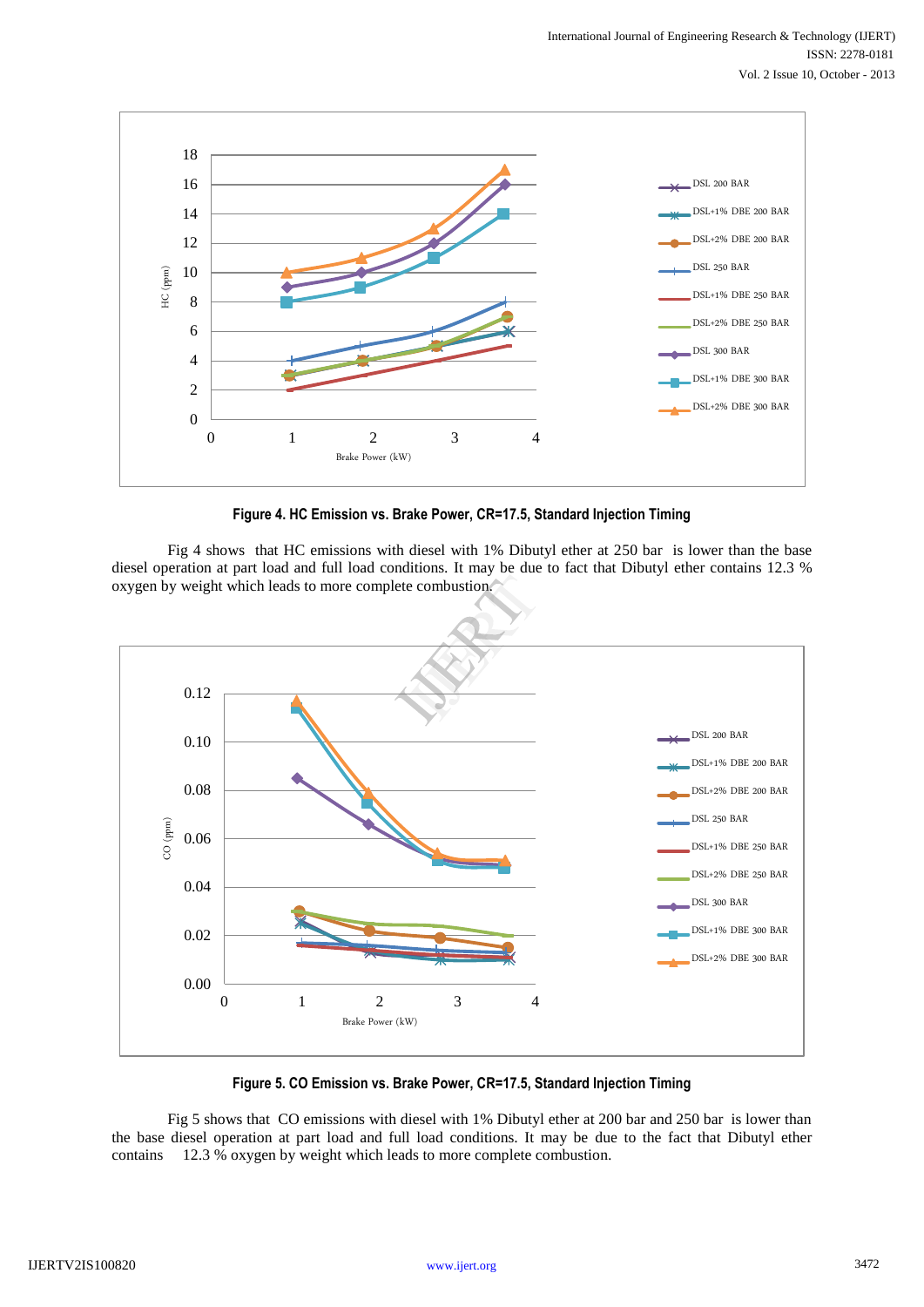

#### **Figure 6. NO<sup>x</sup> Emission vs. Brake Power, CR=17.5, Standard Injection Timing**

Fig 6 shows that NOx emissions for higher injection pressure is more than at lower injection pressure, as at higher injection pressure give rise to more rapid combustion leading to higher combustion temperature. With blending of DBE a nominal decrease in NOx is observed.



#### **Figure 7. Brake Thermal Efficiency vs. Brake Power, CR=20, Standard Injection Timing**

Fig 7 shows that brake thermal efficiency with diesel with 2% Dibutyl ether at 200 bar is higher than that of base diesel operation at part load and full load conditions as the compression ratio was increased to 20. This is due to complete combustion due to the presence of more Dibutyl ether (2% compared to 1% for compression ratio of 17.5).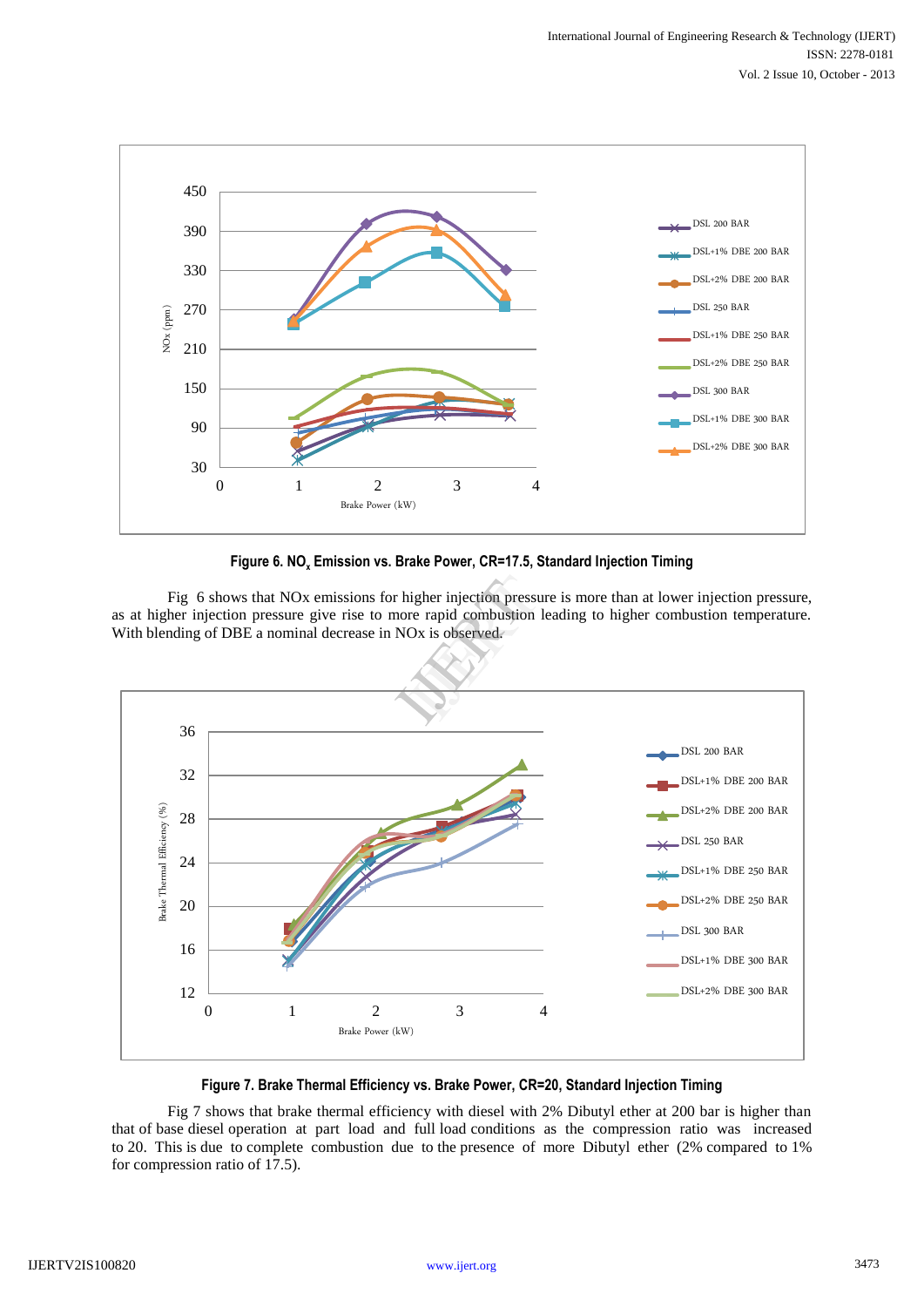![](_page_6_Figure_1.jpeg)

**Figure 8. Brake Specific Fuel Consumption vs. Brake Power, CR=20, Standard Injection Timing**

Fig 8 shows that the brake specific fuel consumption of diesel with 2% Dibutyl ether at 200 bar is less than that of base diesel operation with load. Use of Dibutyl ether increases the combustion efficiency of the engine.

![](_page_6_Figure_4.jpeg)

**Figure 9. HC Emission vs. Brake Power, CR=20, Standard Injection Timing**

Fig 9 shows that HC emissions with diesel blended with 2% DBE at 200 bar is higher and decreased with increased injection pressure indicating better penetration at part load and full load conditions.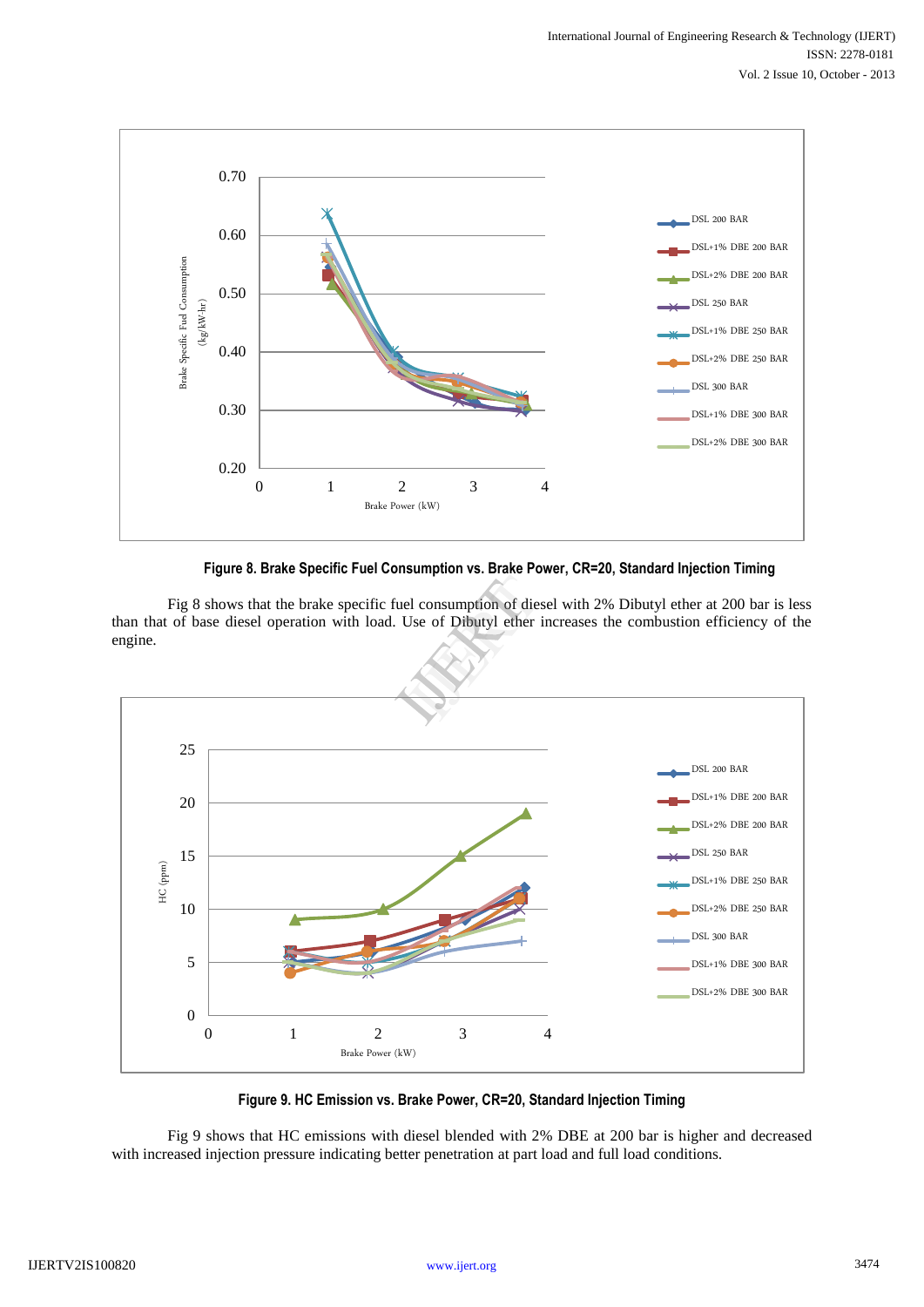![](_page_7_Figure_1.jpeg)

**Figure 10. CO Emission vs. Brake Power, CR=20, Standard Injection Timing**

Fig 10 shows that CO emissions with diesel at 200 bar is lower at part load and full load conditions

![](_page_7_Figure_4.jpeg)

**Figure 11. NOx Emission vs. Brake Power, CR=20, Standard Injection Timing**

 Fig 11 shows that NOx emissions with diesel with 2% Dibutyl ether at 300 bar is lesser compared to base diesel operation at part load and full load operation. This may be due to the enhancement in the availability of oxygen with diesel and Dibutyl ether blend which reduce the peak temperature.